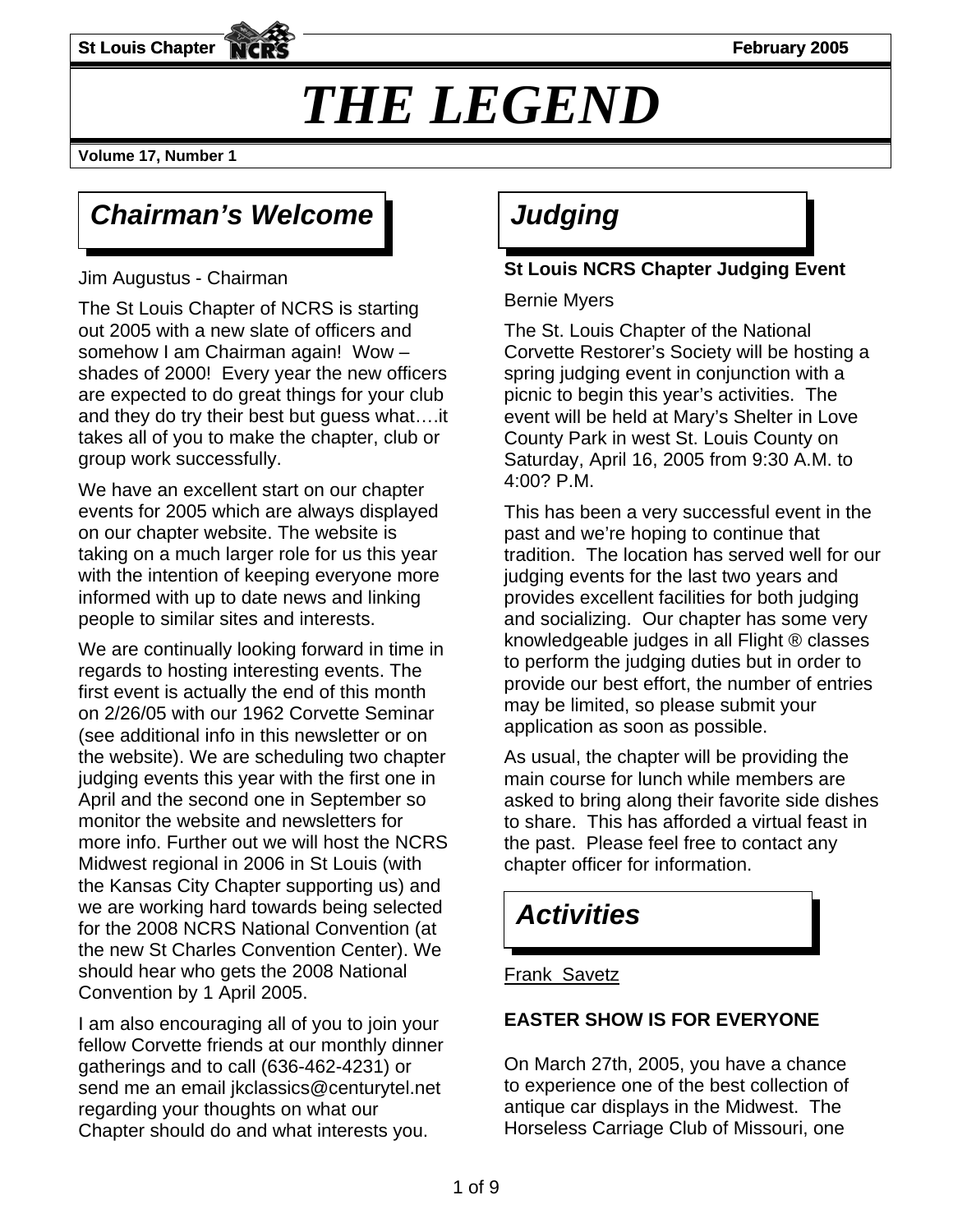#### **St Louis Chapter February 2005**

of the oldest organizations of it's kind, will display 100's of cars on the Muni parking lot (upper & lower) at Forest Park. GTOs, Camaros, Corsairs, Corvettes, Mustangs, Jags, Mod A's & T's, almost every vehicle manufactured will be represented from an era past. You'l l see muscle cars at their finest, from origina l to Pro-Street. This is truly a family affair. So bring your car,(1980 or older) lawn chairs & camera's. For more information contact me at 636-458-5252... Hope to see you there.

#### **NCRS ST. LOUIS CHAPTER 1961/62 JUDGING SEMINAR**

On Saturday February 26<sup>th</sup> the St Louis Augustus. The instructors will be Dave Heitzman 61-62 National Team Leader and Marilyn Heitzman – 400 level master judge. Chapter will sponsor a 1961/62 Judging Seminar at the home of Jim & Kay

The chapter will provide the meat & drink and we ask that everyone bring a covered dish. Please contact Kay by February 17th and let her know what you plan to bring. 636-462-4231.

**\_\_\_\_\_\_\_\_\_\_\_\_\_\_\_\_\_\_\_\_\_\_\_\_\_\_\_\_\_\_**

Frank Savetz by February 17th at 636-458-If you have not yet registered, please contact 5252 to register or obtain more information. The price is \$15.00 per participant (Please make checks payable to NCRS St. Louis Chapter).

#### **Location:**

35 Rocky Ridge Ln, Troy, Mo 63379

#### **Directions:**

Starting at the intersection of I-70 and Hwy 40/61 just west of Lake St Louis

Take Hwy 61 north 8 miles and turn left on Hwy U

degree bend) to the first stop sign and turn Follow Hwy U for 5 miles (go around the 90 left on Hwy J and U

Follow Hwy J and U about 1 and  $\frac{1}{2}$  miles and turn right on Hwy U

Rocky Ridge Ln (see street sign on left) Follow Hwy U for ¼ mile and turn left on

Follow road to the fork and stay to the right and take the road down the hill.

) Rocky Ridge Ln, Troy, Mo 63379 See the gray brick house and garage (35

**\_\_\_\_\_\_\_\_\_\_\_\_\_\_** 

| <b>Calendar</b> |                                                                            |
|-----------------|----------------------------------------------------------------------------|
| <b>February</b> |                                                                            |
| Fri-Sat, 11-12  | - NCRS Judging School, Dallas Texas                                        |
| Thu, 17         | - St Louis NCRS Chapter meeting, 6:30PM Ozzie's Restaurant                 |
| Sat, 26         | - 1962 Judging School (St Louis NCRS), Augustus Residence.                 |
| March           |                                                                            |
| Thu, 10         | - St Louis NCRS Chapter meeting, 6:30PM Ozzie's Restaurant                 |
| Sat, 12         | - Chevy/Vette Fest, Chicago III.                                           |
| Sun, 27         | - Horseless Carriage Easter Show, St. Louis, Forest Park Muni Opera Lot.   |
| <u>April</u>    |                                                                            |
| Fri-Sun, 01-03  | - Corvette Expo, Knoxville Tenn.                                           |
| Thu, 14         | - St Louis NCRS Chapter meeting & Board Meeting, 6:30PM Ozzie's Restaurant |
| Sat, 16         | - St Louis NCRS Chapter Judging Event, Love Park                           |
| <b>May</b>      |                                                                            |
| 01, 07, or 08   | - St Louis NCRS Chapter Road Tour, TBD                                     |
| Thu, 12         | - St Louis NCRS Chapter meeting, 6:30PM Ozzie's Restaurant                 |

**\_\_\_\_\_**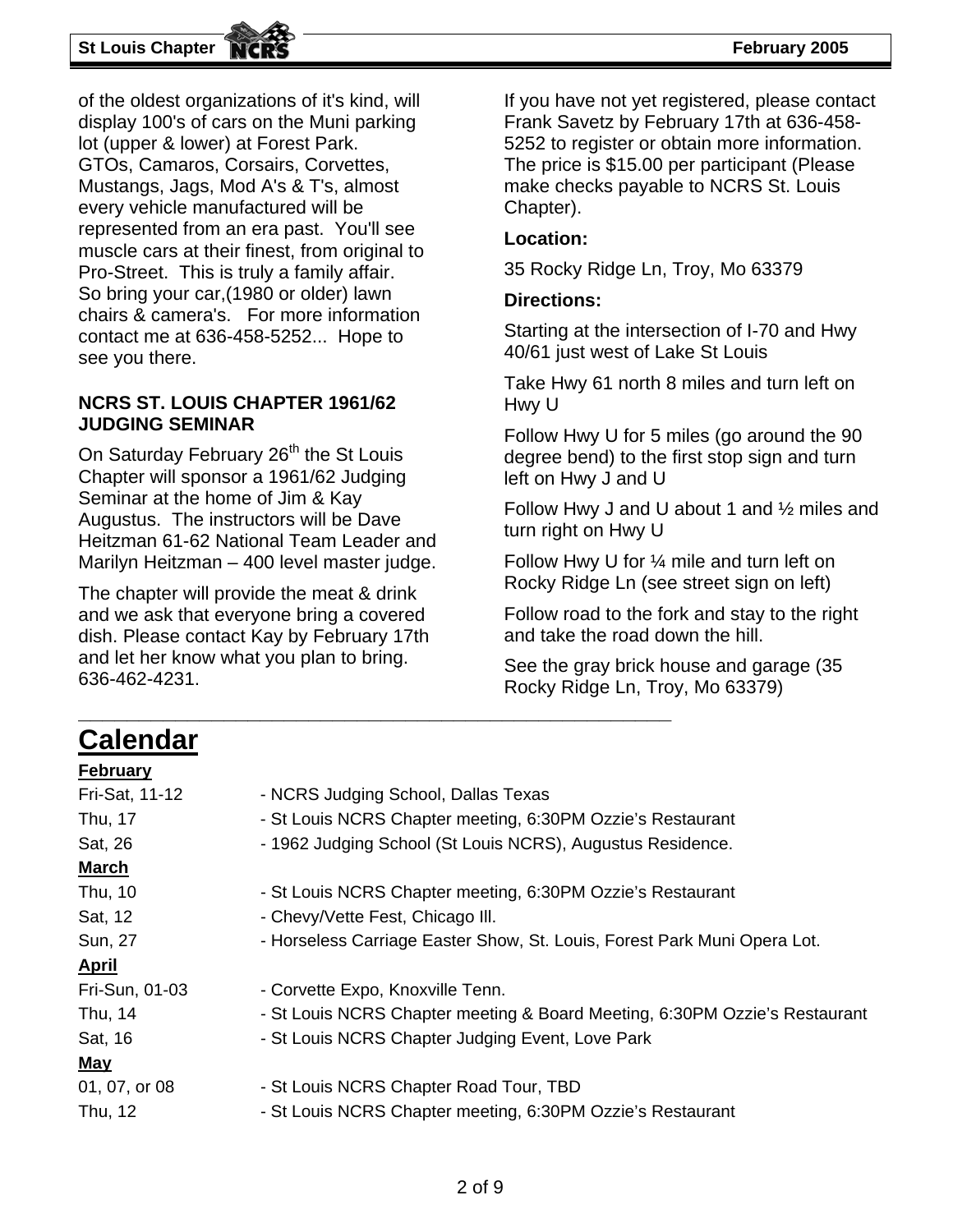| Sat, 21        | - St Louis NCRS Road Tour Rt. 66 Museum, Old Route 66 at Meramec River |  |  |  |  |  |  |
|----------------|------------------------------------------------------------------------|--|--|--|--|--|--|
| Thu-Sat, 26-28 | - National Corvette Museum Cruise-In, Bowling Green, KY                |  |  |  |  |  |  |
| <u>June</u>    |                                                                        |  |  |  |  |  |  |
| Thu, 09        | - St Louis NCRS Chapter meeting, 6:30PM Ozzie's Restaurant             |  |  |  |  |  |  |
| Thu-Sat, 09-11 | - NCRS Northwest Regional, Seaside, OR                                 |  |  |  |  |  |  |
| Sat, 18        | - St Louis NCRS Road Tour, TBD                                         |  |  |  |  |  |  |
| Thu-Sun, 23-26 | - Bloomington Gold, St. Charles, Illinois                              |  |  |  |  |  |  |
| <u>July</u>    |                                                                        |  |  |  |  |  |  |
| Thu, 14        | - St Louis NCRS Chapter & Board Meeting, 6:30PM Ozzie's Restaurant     |  |  |  |  |  |  |
| Tue-Sat, 12-16 | - NCRS National Road Tour                                              |  |  |  |  |  |  |
| Sun-Fri, 17-22 | - NCRS National Convention, Park City, Utah                            |  |  |  |  |  |  |

\_\_\_\_\_ \_\_\_\_\_\_\_\_\_\_\_\_\_\_\_\_\_\_\_\_\_\_\_\_\_\_\_\_\_\_\_\_\_\_\_\_\_\_\_\_

## *Club Update*

#### K ay Augustus

The membership of the St Louis Chapter of NCRS was invited to a newsletter meeting on Sunday, January 30,2005 at the home of Doug and Cherie Garrette. The purpose of this meeting was to determine how to create and distribute a more timely newsletter. Those in attendance were: Marvin and Joan Burnett, Jim and Kay Augustus and Doug and Cherie Garrette.

\_\_\_\_\_\_\_\_\_\_\_\_\_\_ \_\_\_\_\_\_\_\_\_\_\_\_\_\_\_\_\_\_\_\_\_\_\_\_

distributed every other month by sending out an email notice to all members and referring we will be able to include colored pictures. We decided that the newsletter will be them to our website. There will be messages from the Chapter officers as well as general information. Since we are not allowed to advertise "For Sale" items on our current website (it belongs to Hemmings), we will get our own. The cost for this is minimal. It will be much easier and less expensive than mailing the newsletter and The members without email will receive a black and white copy by regular mail.

It will be the responsibility of all members to help with articles. All that is needed is a one or two paragraph article on something of interest. We would also like to include a

welcome spot for all new members. birthday list (don't worry – no years) and a

events. This template would include names and email addresses plus some blanks for We also discussed making a template to pass around at monthly meetings and at guests and/or new members to sign in. When you sign the sheet, we hope that you will make the necessary updates for our records. The template will also serve to record any/all meeting attendance for submitting reports to the national organization for our Chapter Award Program.

### *Editors Note*

#### Doug Garrette

I'm delighted with the success of the first edition of The Legend this year. Everyone has been great about providing information about our club and interesting articles. Keep this kind of support coming.

time I intend to move our Web Page along with the Newsletter to our own host and we The next edition is planned for April. By that can begin posting classified ads. Feel free to drop me a note if you have any suggestions for improving our newsletter or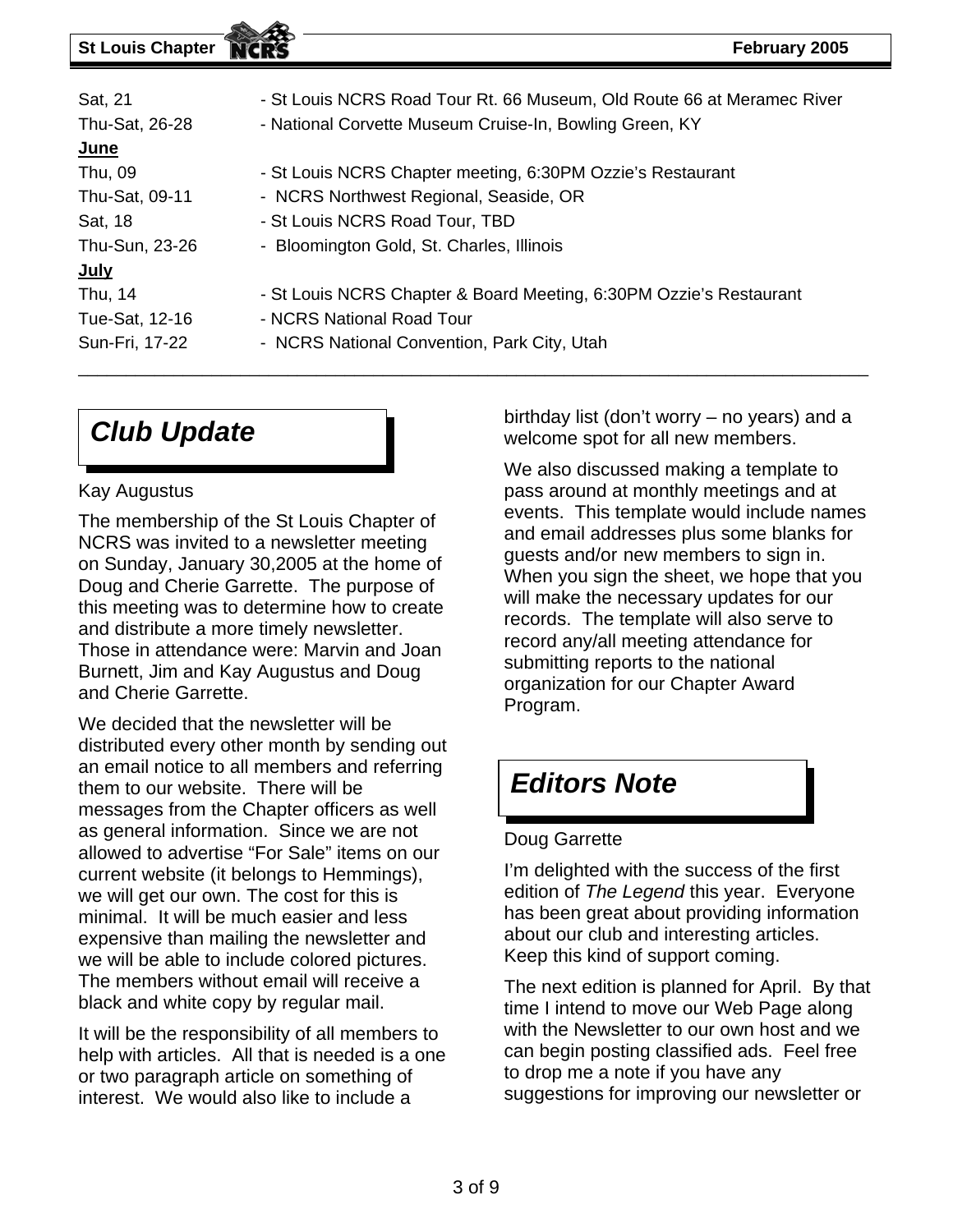**St Louis Chapter February 2005** 

webpage [\(dgarrette@charter.net\)](mailto:dgarrette@charter.net) I want to hear from you!

### *Articles*

### **GM Assembly Line Gift**

#### Marvin Burnett

From time to time General Motors presented inexpensive gifts to the assembly line objective. The attached photos are of a tie tack which appears to be from the early for the launch of the 1970, 71, or 72 model the medallion which is approximately the workers for achieving some company 1970's I suspect that this particular item was year. I received it from a former employee who was not at the plant at the time but he passed it along from an acquaintance who was. The tie tack is manufactured by Simmons and is 12 karat gold filled, while size of a dime (see photos) is 10 karat filled gold and was produced by Jostens Company which was located in Washington, MO.

given a fiberglass cafeteria tray with a yellow 1976 coupe molded into the center. If you workers I would be interested in knowing I know that in 1976 each employee was are aware of any other gifts that were presented to the hourly or management about them.





### **C1 Carburetor Tags**

#### Bernie Myers

Carter carburetors that were installed on C1 Corvettes were identified by a triangular brass tag attached using one of the air horn screws. The tag provides an embossed model number and assembly date information used when judging. The model number is always comprised of four digits and one or two letters; either a "S" or "SA", 1/8" in height. The assembly date month and year are encoded using a letter to represent the month, 'A' for January, 'B' for February and so on, and a single digit to represent the year ('6' for 1956 in all the dated examples shown here) 3/32" in height. A 'line number', 1/16" high, is embossed centered below the date code. An inspection punch would seem to complete the information the tag provides, but more may be available.

The tags were often damaged or lost during a rebuild. For restorations, these tags have been reproduced. Original tags can be distinguished from some of the reproduction tags by careful observation of the edge.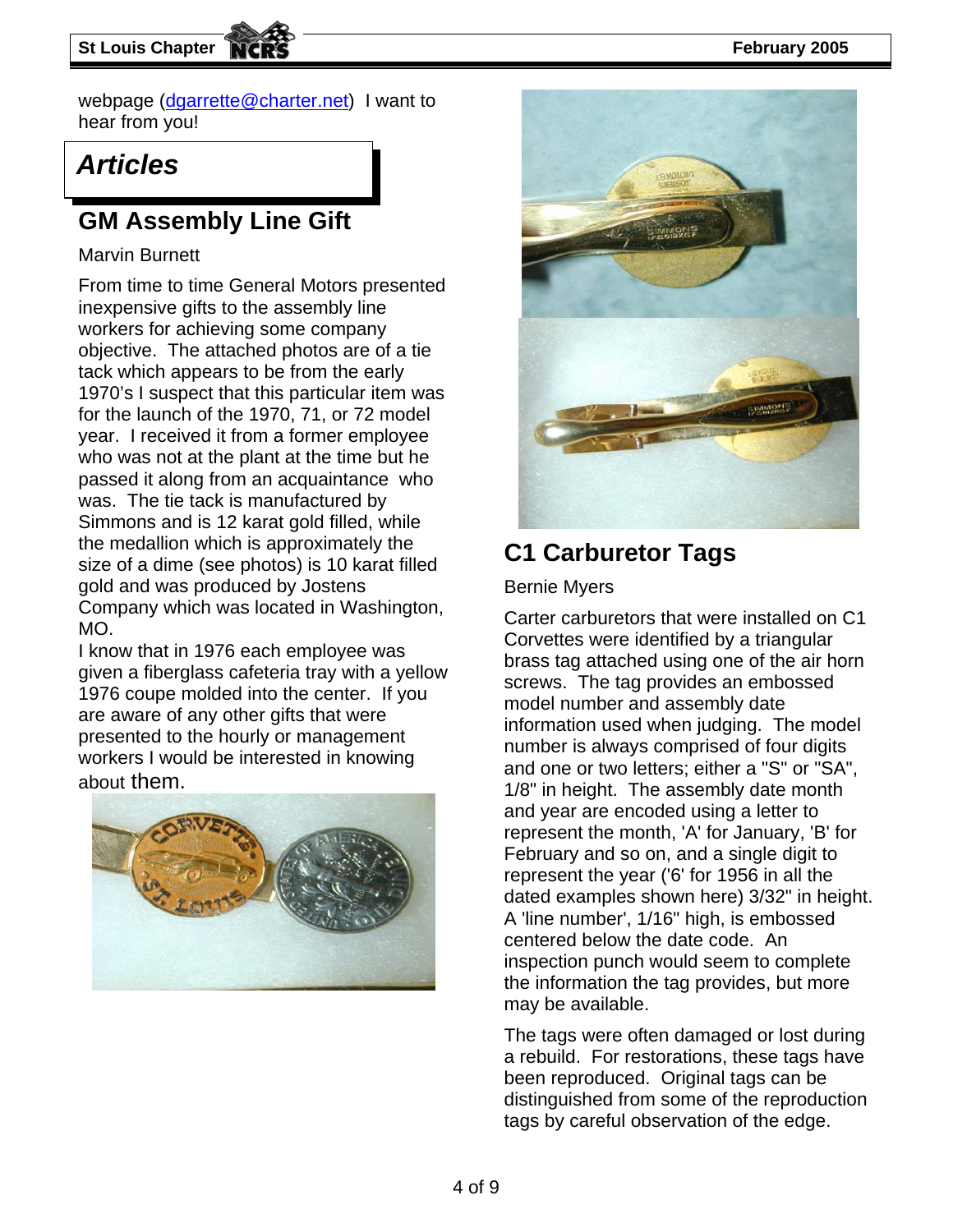**St Louis Chapter February 2005** 

Many of the reproduction tags exhibit an edge that is trimmed very close to the perimeter emboss. Original tags have a rolled edge which helps to reduce the tendency of the thin metal to tear. This is apparent in photo 4. Look for this the next time you are on the judging field.

Photo 1: Original 2366SA tag dated February 1956 (B6).



Photo 2: Reproduction 2419S & 2362S tags dated July 1956 (G6).



Photo 3: Reproduction 2419S (Front side shown) and 2362 (Back side shown) tags; undated. Note trimmed edge.



Photo 4: Original style reproduction 2419S (Front side shown) and 2362S (Back side shown) tags dated February 1956 (B6). Note rolled edge.



### **If I Only Would Have Known!**

#### Larry Poropat

I still would have ventured into never, never land, but it would have been an easier trip.

We went to dinner with old friends we hadn't seen in a couple years. When I asked what he was up to, he told me about the 60 vette he planned to restore. NO! Where did you find it? How did you find it? That's my number one favorite classic car!

I thought they where gone forever unless you had 40K. (I was right).

He says "The original owner decided to restore it, so it's already all apart" Translation: basket case.

When we got back to his house I looked at it. "IT" was under his deck in the back, in boxes in his garage, on shelves in his work room and in his den. My first thought was, WOW, Andy you sure have a job ahead of you! (I was wrong again!)

He called me about two weeks later and told me he has gotten hooked on motorcycles and doubts he will ever finish it. If I was interested, it's for sale. I got every parts book I could find. I checked prices on cars and parts. I then went over and took inventory. I looked for everything that was really expensive to replace. Motor mounts, tail lights, bumpers, etc. I checked numbers. The motor (apart of course) the heads, intake, transmission, rear-end, all good numbers. I didn't know about numbers on generators, water pumps, carburetors, glass, pulleys, bla bla blaa! (I got lucky on those). It looked like the only things discarded were discarded on purpose.

The next obstacle: Honey?

She said "If you put it in the garage, YOUR car sits out, not mine."

SHE DIDN'T SAY NO!!!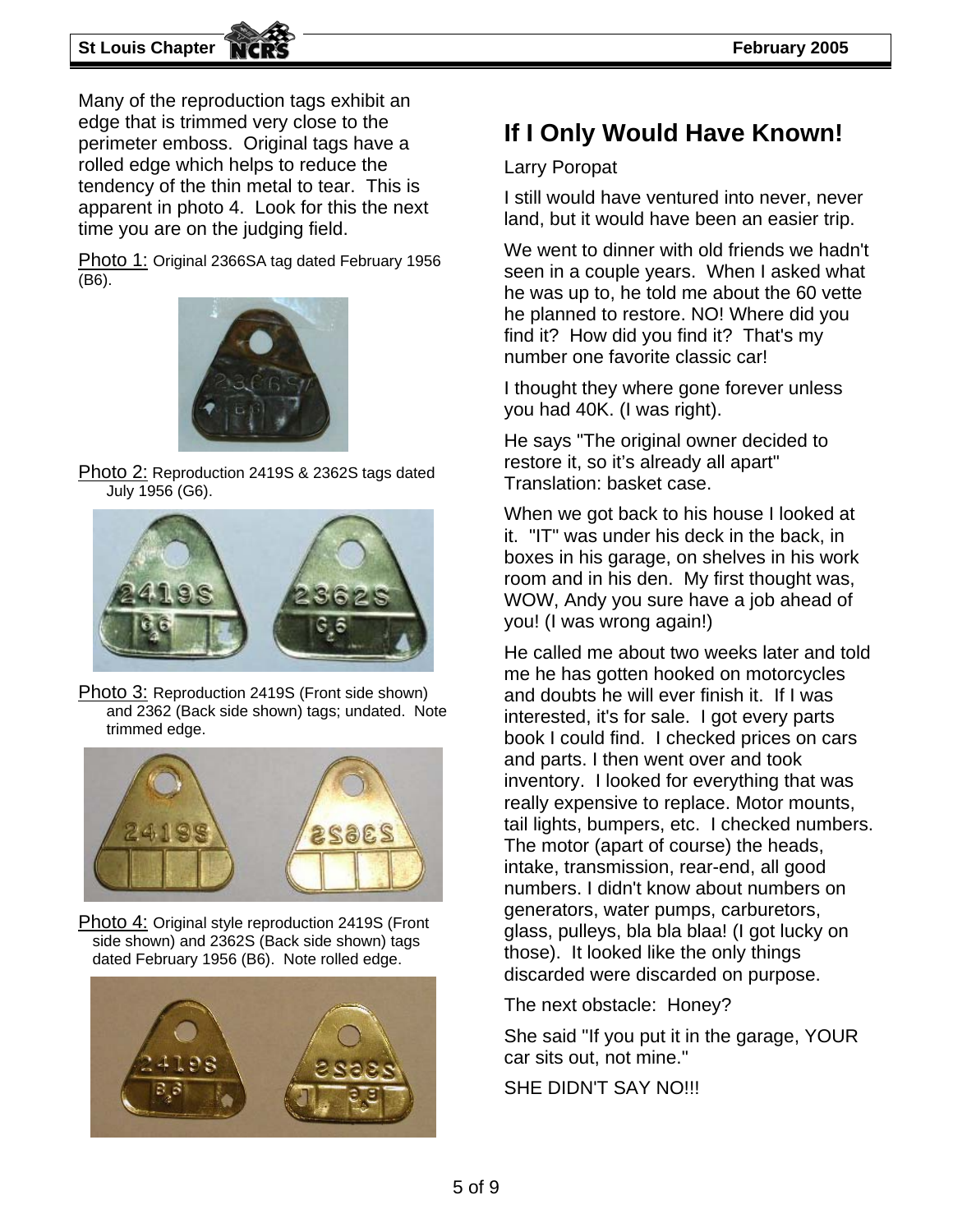#### **St Louis Chapter NCRS February 2005**

OK, now what? I am not going to work on this in an unheated, unair-conditioned garage. Honey? All this stuff is in small boxes and we can carry the frame through the basement door. Larry! the door is 30" wide, we have a walk out basement with a 18 foot patio and then a 30 foot drop off to the neighbor's back yard! Honey? if I can figure it out?

SHAZAAM!!! She believed me again!

The body goes in the garage and the frame goes in the basement. I can watch football and work on my car in a T shirt in my





basement. Six years later and I'm almost there.





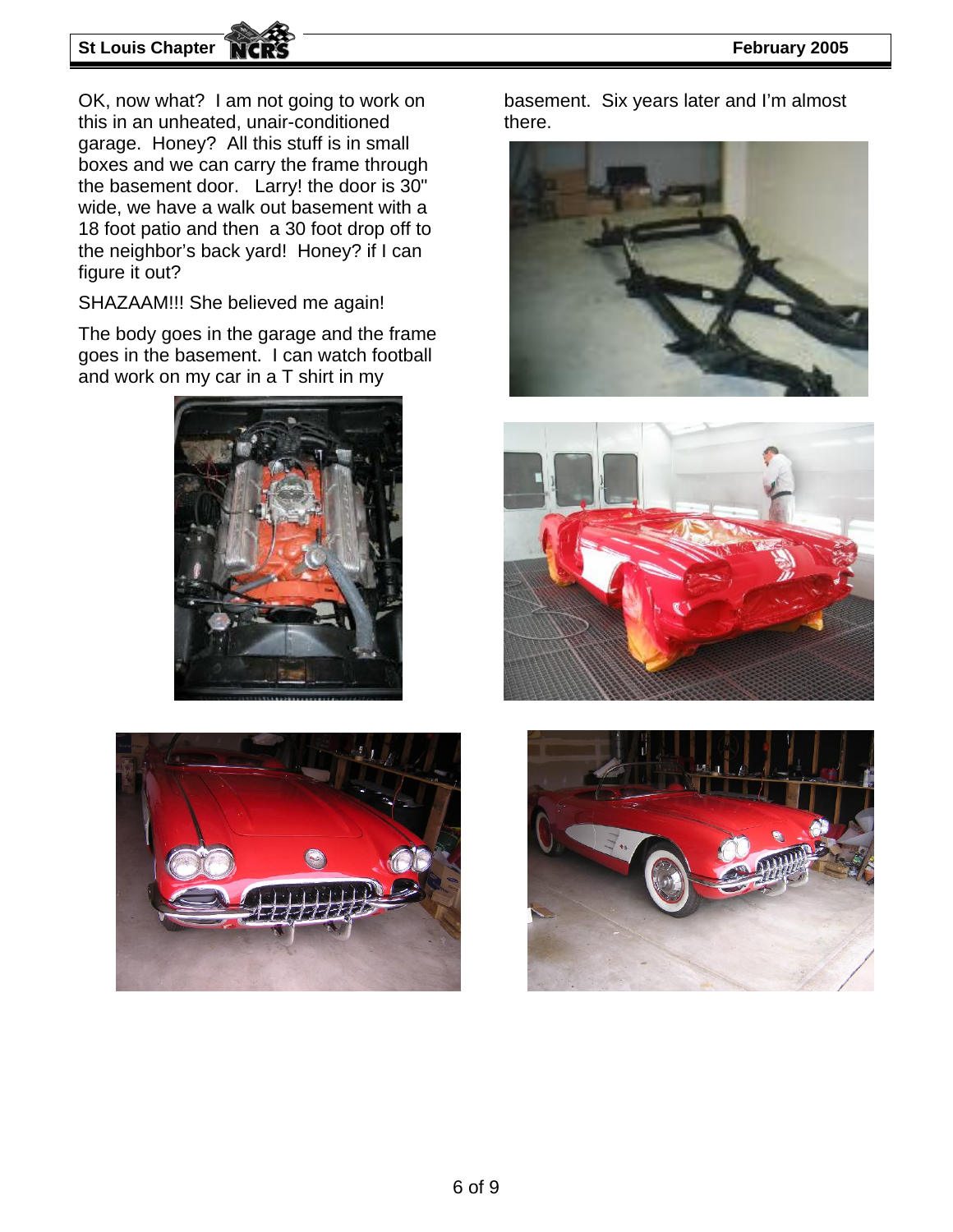### *Board Meeting Minutes*

#### January 16, 2005

The first 2005 Board Meeting for the St Louis Chapter NCRS was held on January 16, 2005 at the home of Marvin and Joan Burnett.

Present at the meeting were: Joan and Marvin Burnett, Jim and Kay Augustus, Bernie and Connie Myers, Rod McCoy, Frank Savetz, Doug Garrette and Jerry Luck.

The Board meeting was called to order at 2:10PM by chairman, Jim Augustus. The minutes of the last meeting were read by Joan Burnett and approved as read (seconded by Marvin Burnett). Treasurer Joan Burnett stated the treasury balance was \$5789.32.

Under old business, the chapter award program will be caught up by Jim Augustus (file 2nd Quarter Report) It was brought up that this is assigned to be the responsibility of the vice chairman and Jim will give the records to John Foster for the next report filing.

Joan Burnett has been keeping the roster updated with changes. We discussed this being done by the membership chairmen (Tim Parker and Kelly Waite). Joan will verify this with them to assure they will do it (they were not present at the board meeting).

The St Louis Chapter NCRS received a matching check from National for the charity, Nurses for Newborns. We will invite them to our next meeting for presentation of the check.

Under new business, we discussed the excellent chapter attendance at the February 10th, 2005 judging school in Dallas. Our chapter has about 10 members going to it.

We have two National Judges coming to St Louis on February 26th for a 1962 Corvette judging school. It will be held at the home of Jim and Kay Augustus starting at 9AM. The overall time will be confirmed with the Master Judge. The cost is \$15.00 per person and the only cars eligible to participate must be owned by NCRS members. Guests are welcome but will need to pay. The St Louis Chapter is responsible for the judge's expenses (we are paying them to come here from Ohio).

We have been selected to hold a regional event in June of 2006. Kansas City Chapter of NCRS has agreed to support the 2006 regional.

We are also submitting a bid in March 2005, for holding a National Convention in July of 2008. Joan had been working with a gentleman in Branson who has already obtained a lot of information and Joan is working with the new St Charles Convention Center to see what they have to offer. At this time, we are waiting on pricing. Holding this event would require 100% participation by all members if our bid is accepted (Our chapter would assist the National people in conducting the event).

The next three board meetings were set up for April, July and October, following the general membership dinner meetings. This would allow more people to attend since they would already be present for dinner.

Frank Savetz inquired about spots at the Horseless Carriage Easter Show. We will purchase 10 spots for \$100.00. This year there will be no cars allowed that are less than 25 years old. A vote was taken and approved by Kay Augustus and seconded by Jim Augustus. Interested parties should contact Frank for a spot.

We decided that we would record minutes from our monthly dinner event. Some business is usually discussed and the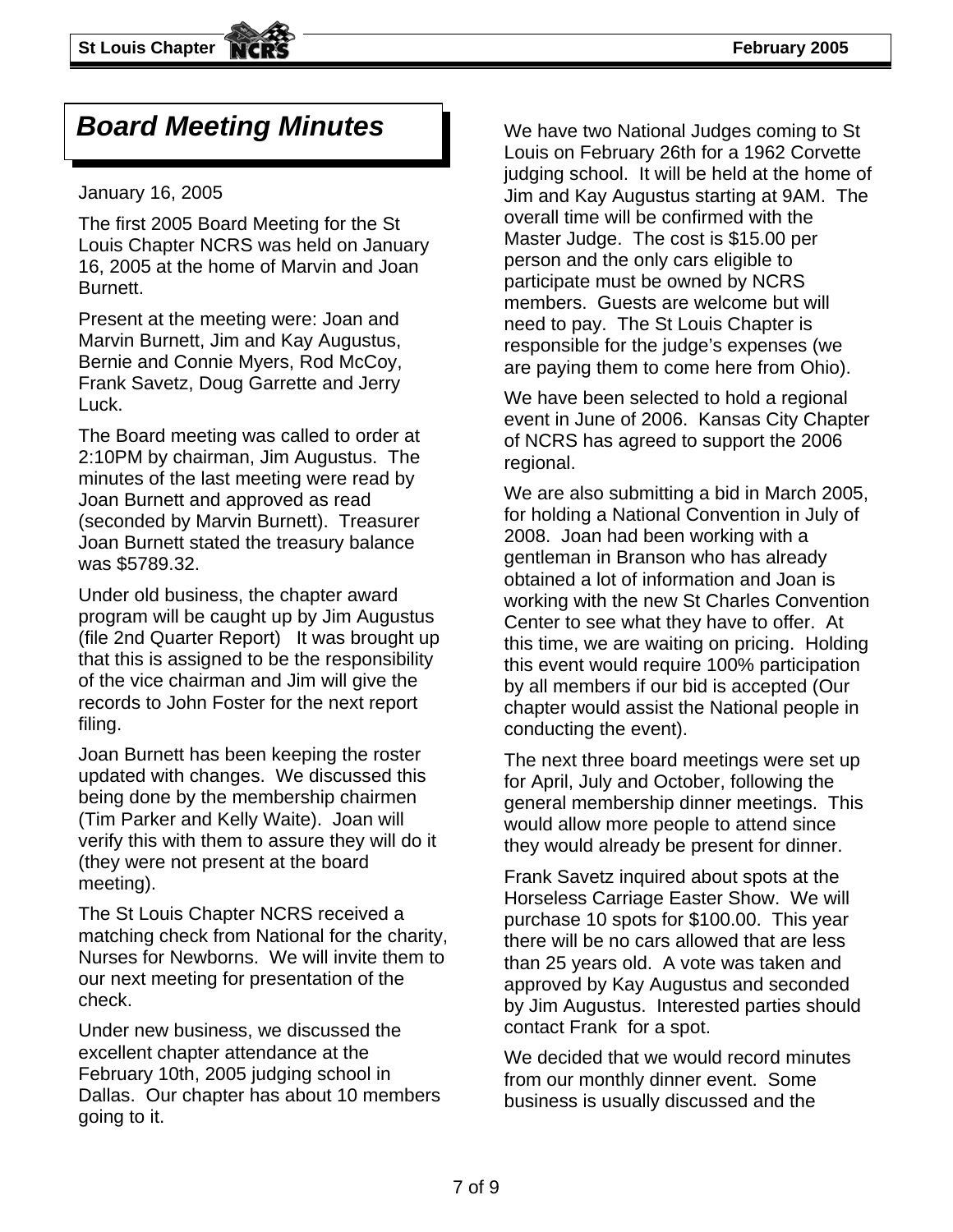recording allows the minutes to get out to the membership.

McCoy. Our next monthly meeting will be February 17th at Ozzie's since a large number of the membership will be in Texas on the 10th.

Motion to adjourn the meeting was made by Kay Augustus and seconded by Rod

Respectfully submitted

Kay Augustus

### *2005 Officers*

| jkclassics@centurytel.net<br>636 462-4231<br><b>Jim Augustus</b> |
|------------------------------------------------------------------|
| JF244@aol.com<br><b>John Foster</b><br>636 530-9812              |
| jkclassics@centurytel.net<br><b>Kay Augustus</b><br>636 462-4231 |
| mburnett@mail.win.org<br><b>Joan Burnett</b><br>636 798-2147     |
| <b>Frank Savetz</b><br>savetzteddy@aol.com<br>636 458-5252       |
| <b>Bernie Myers</b><br>keokukazoo@charter.net<br>314 749-3005    |
| <b>Tim Parker</b><br>tim@timparkerphoto.com<br>314 894-9698      |
| kswaite@sbcglobal.net<br><b>Kelly Waite</b><br>636 458-3075      |
| dgarrette@charter.netr<br><b>Doug Garrette</b><br>636 527-6782   |
|                                                                  |
| 314 367-9989<br>David Grayson dbgrayson@aol.com                  |
| jerryluck1@jahoo.com<br><b>Jerry Luck</b><br>314 895-1551        |
| <b>Rod McCoy</b><br>jetjocky50@hotmail.com<br>636 561-7110       |
|                                                                  |

Membership in the NCRS is open to persons interested in the restoration, preservation, and history of Corvettes produced by the Chevrolet Motor Division of General Motors Corporation from 1953 through 1989. NCRS is not affiliated with Chevrolet or General Motors.

Permission is hereby granted to all NCRS Chapter newsletters to reproduce any original material contained herein; as long as any article is reproduced in its entirety and that the author and source are credited.

NCRS registered trademarks: NCRS Founders Award®, NCRS Master Judge Award®, NCRS Performance Verification Award®, NCRS Flight Award® and NCRS Sportsman Award® are registered with the United States Department of Commerce and Trademark Office.